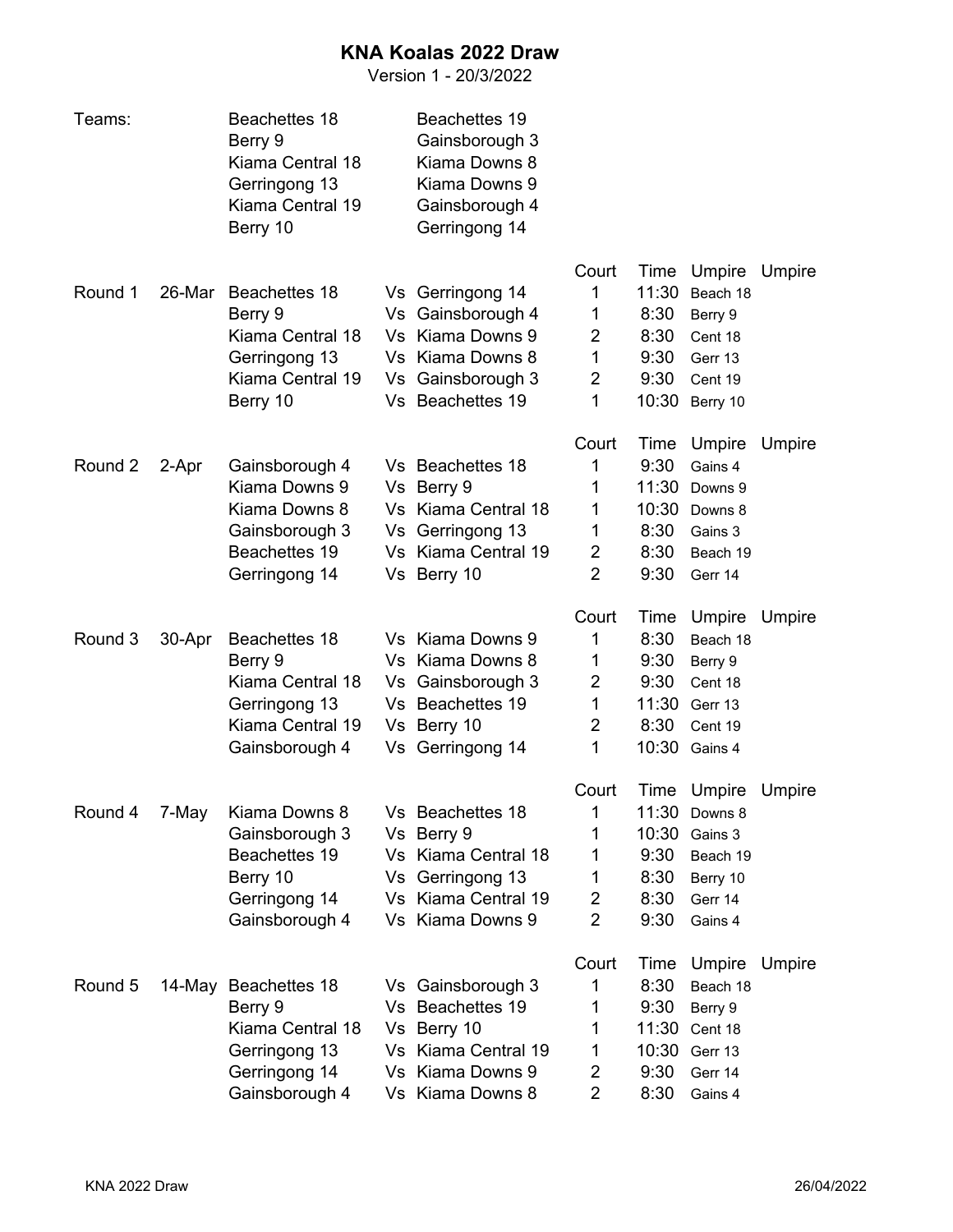## **KNA Koalas 2022 Draw**

Version 1 - 20/3/2022

|                 |            |                  |    |                     | Court          | Time  | Umpire   | Umpire |
|-----------------|------------|------------------|----|---------------------|----------------|-------|----------|--------|
| Round 6         | 21-May     | Beachettes 19    |    | Vs Beachettes 18    | 1              | 10:30 | Beach 19 |        |
|                 |            | Berry 10         |    | Vs Berry 9          | 1              | 8:30  | Berry 10 |        |
|                 |            | Kiama Central 19 |    | Vs Kiama Central 18 | 1              | 9:30  | Cent 19  |        |
|                 |            | Gerringong 13    | Vs | Gerringong 14       | $\overline{2}$ | 9:30  | Gerr 13  |        |
|                 |            | Gainsborough 3   |    | Vs Gainsborough 4   | 1              | 11:30 | Gains 3  |        |
|                 |            | Kiama Downs 8    |    | Vs Kiama Downs 9    | $\overline{2}$ | 8:30  | Downs 8  |        |
|                 |            |                  |    |                     | Court          | Time  | Umpire   | Umpire |
| Round 7         | 28-May     | Beachettes 18    |    | Vs Berry 10         | 1              | 9:30  | Beach 18 |        |
|                 |            | Berry 9          |    | Vs Kiama Central 19 | 1              | 11:30 | Berry 9  |        |
|                 |            | Kiama Central 18 |    | Vs Gerringong 13    | 1              | 8:30  | Cent 18  |        |
|                 |            | Gerringong 14    |    | Vs Kiama Downs 8    | 2              | 8:30  | Gerr 14  |        |
|                 |            | Gainsborough 4   |    | Vs Beachettes 19    | $\overline{2}$ | 9:30  | Gains 4  |        |
|                 |            | Kiama Downs 9    |    | Vs Gainsborough 3   | 1              | 10:30 | Downs 9  |        |
|                 |            |                  |    |                     |                |       |          |        |
|                 |            |                  |    |                     | Court          | Time  | Umpire   | Umpire |
| Round 8         | 4-Jun      | Kiama Central 19 |    | Vs Beachettes 18    | 1              | 9:30  | Cent 19  |        |
|                 |            | Gerringong 13    |    | Vs Berry 9          | 2              | 9:30  | Gerr 13  |        |
|                 |            | Kiama Central 18 | Vs | Gerringong 14       | $\mathbf 1$    | 11:30 | Cent 18  |        |
|                 |            | Berry 10         |    | Vs Gainsborough 4   | 1              | 10:30 | Berry 10 |        |
|                 |            | Beachettes 19    |    | Vs Kiama Downs 9    | 1              | 8:30  | Beach 19 |        |
|                 |            | Gainsborough 3   |    | Vs Kiama Downs 8    | $\overline{2}$ | 8:30  | Gains 3  |        |
|                 |            |                  |    |                     | Court          | Time  | Umpire   | Umpire |
| Round 9         | $18 - Jun$ | Beachettes 18    |    | Vs Gerringong 13    | 1              | 8:30  | Beach 18 |        |
|                 |            | Berry 9          |    | Vs Kiama Central 18 | 1              | 10:30 | Berry 9  |        |
|                 |            | Gerringong 14    |    | Vs Gainsborough 3   | 2              | 8:30  | Gerr 14  |        |
|                 |            | Gainsborough 4   |    | Vs Kiama Central 19 | 1              | 11:30 | Gains 4  |        |
|                 |            | Kiama Downs 9    |    | Vs Berry 10         | 1              | 9:30  | Downs 9  |        |
|                 |            | Kiama Downs 8    |    | Vs Beachettes 19    | $\overline{2}$ | 9:30  | Downs 8  |        |
|                 |            |                  |    |                     | Court          | Time  | Umpire   | Umpire |
| Round 10 25-Jun |            | Kiama Central 18 |    | Vs Beachettes 18    | 1              | 8:30  | Cent 18  |        |
|                 |            | Berry 9          |    | Vs Gerringong 14    | 2              | 8:30  | Berry 9  |        |
|                 |            | Gerringong 13    |    | Vs Gainsborough 4   | 1              | 9:30  | Gerr 13  |        |
|                 |            | Kiama Central 19 |    | Vs Kiama Downs 9    | 1              | 10:30 | Cent 19  |        |
|                 |            | Berry 10         |    | Vs Kiama Downs 8    | $\overline{2}$ | 9:30  |          |        |
|                 |            | Beachettes 19    |    |                     | 1              | 11:30 | Berry 10 |        |
|                 |            |                  |    | Vs Gainsborough 3   |                |       | Beach 19 |        |
|                 |            |                  |    |                     | Court          | Time  | Umpire   | Umpire |
| Round 11 16-Jul |            | Beachettes 18    |    | Vs Berry 9          | 1              | 10:30 | Beach 18 |        |
|                 |            | Gerringong 14    |    | Vs Beachettes 19    | 1              | 8:30  | Gerr 14  |        |
|                 |            | Gainsborough 4   |    | Vs Kiama Central 18 | $\overline{2}$ | 8:30  | Gains 4  |        |
|                 |            | Kiama Downs 9    |    | Vs Gerringong 13    | 1              | 11:30 | Downs 9  |        |
|                 |            | Kiama Downs 8    |    | Vs Kiama Central 19 | 1              | 9:30  | Downs 8  |        |
|                 |            | Gainsborough 3   |    | Vs Berry 10         | 2              | 9:30  | Gains 3  |        |